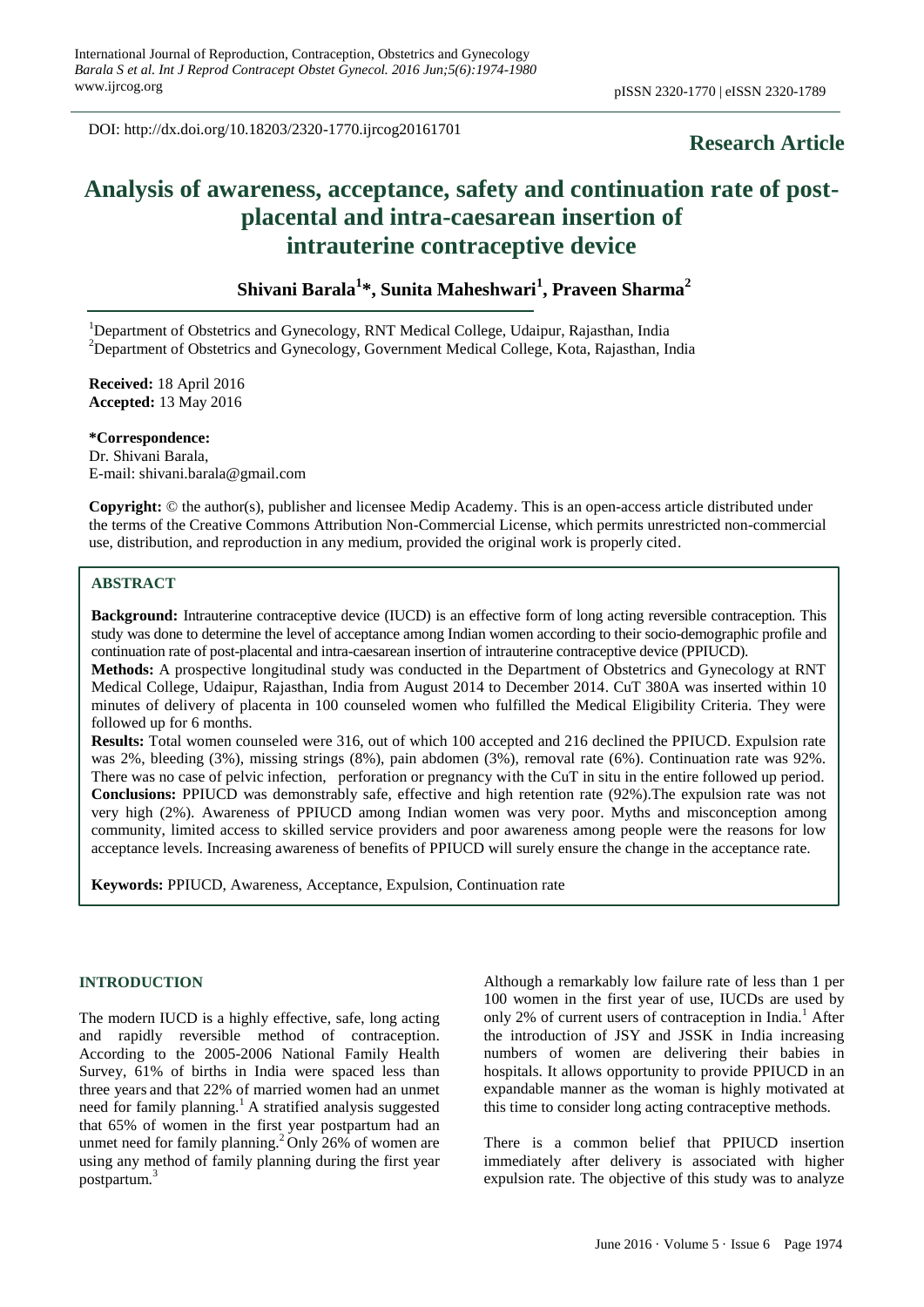the awareness of PPIUCD, its efficacy and safety in terms of complications like spontaneous expulsion, infection, pain abdomen, missing strings, white discharge, bleeding per vagina, uterine perforation, pregnancy with CuT in situ, its continuation and removal.

# **METHODS**

This was a hospital based prospective longitudinal study conducted from August 2014 to December 2014 in the Department of Obstetrics and Gynecology at RNT Medical College, Udaipur, Rajasthan, India.

# *Inclusion criteria*

- Women of any age and parity delivered vaginally or by caesarean section
- Desire to have CuT after counseling before insertion.
- No infection.
- Hemoglobin  $\geq 8$  gm/dl.

#### *Exclusion criteria*

- Prolonged rupture of membrane >18 h prior to delivery.
- Uncontrolled Postpartum hemorrhage.
- Having active STD or other lower genital tract infection or high risk for STD.
- HIV not on antiretroviral therapy.
- Known uterine abnormalities: bicornuate, septate uterus, uterine myomas.
- Fever during labor and delivery.
- An allergy to copper.
- Women with significant medical disorders like diabetes mellitus, heart disease and severe anemia.
- Women who did not wish PPIUCD.

A questionnaire preformat was prepared to collect the information from PPIUCD acceptors and written consent was obtained from those who opted for insertion.

#### *Insertion techniques*

#### *Post-placental insertion*

All necessary instruments were arranged in a tray covered with a sterile drape. The patient was placed in a lithotomy position with buttocks at the edge of the table. The uterus was palpated to evaluate the height of the fundus and its tone. The perineum was cleaned with povidone iodine. The perineum, labia and vaginal walls were inspected for lacerations. Sim's speculum was gently inserted into the vagina to visualize the cervix. The cervix and the vaginal walls were cleaned twice with cotton swabs soaked in povidone iodine solution with speculum in place. The anterior lip of the cervix was then gently grasped with the sponge holding forceps. The CuT 380A was removed from the insertion sleeve and grasped with long Kelly's forceps using no-touch technique. Once it is inserted into lower segment, other hand was moved to abdomen and placed over the fundus and uterus was pushed gently upward to reduce the angle and curvature between the uterus and vagina. CuT with forceps was moved upward until it can be felt at the fundus. Then the forceps were opened to release the CuT and swept to side wall. Uterus was stabilized until forceps removal was complete. The cervical os was then gently inspected for the strings. Sim's speculum was removed and patient was allowed to take rest for some time.

#### *Intra-cesarean insertion*

Uterine cavity was inspected for presence of any malformations following placental delivery, which would limit the use of CuT. Uterus is stabilized by grasping it at fundus. CuT was hold between middle and index finger. It was inserted into the uterus through uterine incision and released at fundus of uterus. Care was taken not to dislodge CuT when hand was removed. Strings were guided towards the lower segment without disturbing CuT's fundal position. Care was also taken not to include CuT strings during uterine closure.

*Follow up:* Follow up was scheduled at 6 weeks and later on at 6 months of PPIUCD insertion.

# **RESULTS**

Total 316 women were counselled and motivated for PPIUCD insertion. Out of which 100 women accepted and 216 declined the PPIUCD. Total acceptance rate was 31.65%.

Table 1 shows the socio-demographic and obstetric characteristics of the 316 counselled women. Majority of women (77.8%) were in the age group of 20-29 years, out of which 35.8% accepted PPIUCD and remaining 64.2% declined. Although majority of the women were from urban areas (63.3%) but only 17.5% accepted PPIUCD whereas the acceptance was high in the women belonging to rural areas (56% out of 36.7% of the total women counselled). Acceptance was high in the women having primary (40.3%) and secondary education (32.8%). Among the total counselled women, 43.7% were para 1, out of which 43.5% accepted PPIUCD. 43% of the total women counselled were primi gravida out of which 22.8% accepted PPIUCD. Only 8.2% of the total women counselled were para-2 out of which 30.7% accepted PPIUCD. Out of the total women counselled, 63.9% were having their last child birth less than 2 years back and among these 32.18% accepted PPIUCD. Women having their last child birth more than 3 years back were only 8.5% of the total counselled women, out of which 74% accepted PPIUCD. Among the total women counselled, 46.2% were not desired of any future pregnancy, out of which 43.8% accepted PPIUCD as a permanent method of contraception (Table 1).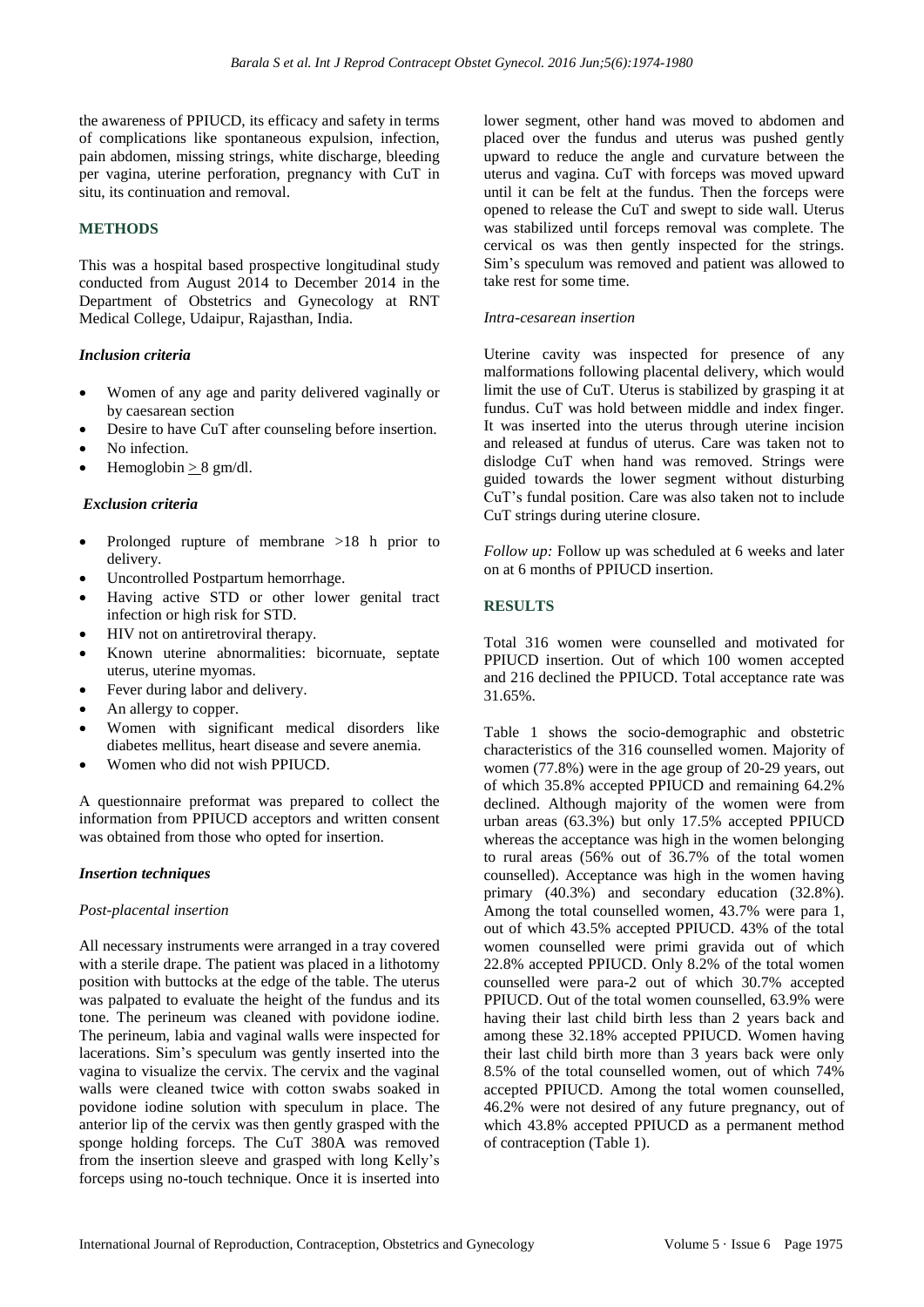| <b>Characteristics</b>         | <b>PPIUCD</b> insertion |      |                          |                          |                |       |
|--------------------------------|-------------------------|------|--------------------------|--------------------------|----------------|-------|
|                                | Total counselled        |      | Accepted                 |                          | Declined       |       |
|                                | $N = 316$               | (%)  | $N=100$                  | (%)                      | $N = 216$      | (%)   |
| Age(in years)                  |                         |      |                          |                          |                |       |
| $<$ 19                         | 26                      | 8.2  | $\blacksquare$           | $\overline{\phantom{a}}$ | 26             | 100   |
| $20-29$                        | 246                     | 77.8 | 88                       | 35.8                     | 158            | 64.2  |
| 30-39                          | 44                      | 13.9 | 12                       | 27.2                     | 32             | 72.7  |
| <b>Residence</b>               |                         |      |                          |                          |                |       |
| Rural                          | 116                     | 36.7 | 65                       | 56.0                     | 51             | 44    |
| Urban                          | 200                     | 63.3 | 35                       | 17.5                     | 165            | 82.5  |
| <b>Educational status</b>      |                         |      |                          |                          |                |       |
| No formal education            | 75                      | 23.7 | 21                       | 28                       | 54             | 72    |
| Primary                        | 77                      | 24.4 | 31                       | 40.3                     | 46             | 59.7  |
| Secondary                      | 64                      | 20.3 | 21                       | 32.8                     | 43             | 67.2  |
| Higher education               | 100                     | 31.6 | 27                       | 27                       | 73             | 73    |
| <b>Parity</b>                  |                         |      |                          |                          |                |       |
| Prim gravida                   | 136                     | 43   | 31                       | 22.8                     | 105            | 77.2  |
| $\mathbf{1}$                   | 138                     | 43.7 | 60                       | 43.5                     | 78             | 56.5  |
| $\overline{2}$                 | 26                      | 8.2  | $8\,$                    | 30.7                     | 18             | 69.2  |
| $\geq 3$                       | 16                      | 5.0  | $\mathbf{1}$             | $\overline{5}$           | 15             | 93.7  |
| Last child birth               |                         |      |                          |                          |                |       |
| <2yrs                          | 202                     | 63.9 | 65                       | 32.18                    | 137            | 67.82 |
| $>2-3yrs$                      | 87                      | 27.5 | 15                       | 17.2                     | 72             | 82.6  |
| >3yrs                          | 27                      | 8.5  | 20                       | 74                       | $\overline{7}$ | 26    |
| <b>Future pregnancy desire</b> |                         |      |                          |                          |                |       |
| $1-2yrs$                       | 40                      | 12.7 | $\overline{3}$           | 7.5                      | 37             | 92.5  |
| $3-5yrs$                       | 98                      | 31   | 33                       | 33.7                     | 65             | 66.3  |
| >5yrs                          | 12                      | 3.8  | $\overline{\phantom{a}}$ | $\boldsymbol{0}$         | 12             | 100   |
| Not sure                       | 20                      | 6.3  | $\overline{\phantom{a}}$ | $\mathbf{0}$             | 20             | 100   |
| No more                        | 146                     | 46.2 | 64                       | 43.8                     | 82             | 56.2  |

#### **Table 1: Socio-demographic and obstetric characteristics of the women included in the study.**

**Table 2: Awareness and acceptance of PPIUCD among total women counselled (N=316).**

| <b>Already</b> aware of |               | Not aware of PPIUCD |               |  |  |
|-------------------------|---------------|---------------------|---------------|--|--|
| <b>PPIUCD</b> $(N=106)$ |               | $(N=210)$           |               |  |  |
| Accepted                | Declined      | Accepted            | Declined      |  |  |
| <b>PPIUCD</b>           | <b>PPIUCD</b> | <b>PPIUCD</b>       | <b>PPIUCD</b> |  |  |
| 28                      | 78            | 72                  | 138           |  |  |
| (24.53%)                | (73.58%)      | $(34.29\%)$         | $(65.71\%)$   |  |  |

#### **Table 3: Source of information for the women who were already aware of PPIUCD (N=106).**

| <b>Source</b>                     | N  | $\frac{0}{\sqrt{2}}$ |
|-----------------------------------|----|----------------------|
| Ante Natal clinic (ANC)           | 32 | 30.19%               |
| Media                             | 31 | 29.25%               |
| ASHA's, Health workers,<br>others | 28 | 26.41%               |
| Social circle                     | 15 | 14.15%               |

Table 2 shows the acceptance of PPIUCD in relation to its awareness among the women. Although majority of the women were not aware of PPIUCD but they accepted it in higher percentage as compared to the women who were already aware of PPIUCD (34.29% vs.24.53%) (Table 2).

Table 3 shows the source of information for the women who were already aware of PPIUCD. Majority of the women received information from ANC (Ante Natal Clinic), media, ASHA's and health workers (Table 3).

Table 4 shows the previous contraceptive method used by the women. As mentioned in the table the women who had previous PPIUCD insertion, again they accepted PPIUCD as a method of contraceptive (only 2 cases of previous PPIUCD user in this study). 46.6% of total women counselled were not using any method of contraceptive, out of which 48.1% accepted PPIUCD (Table 4).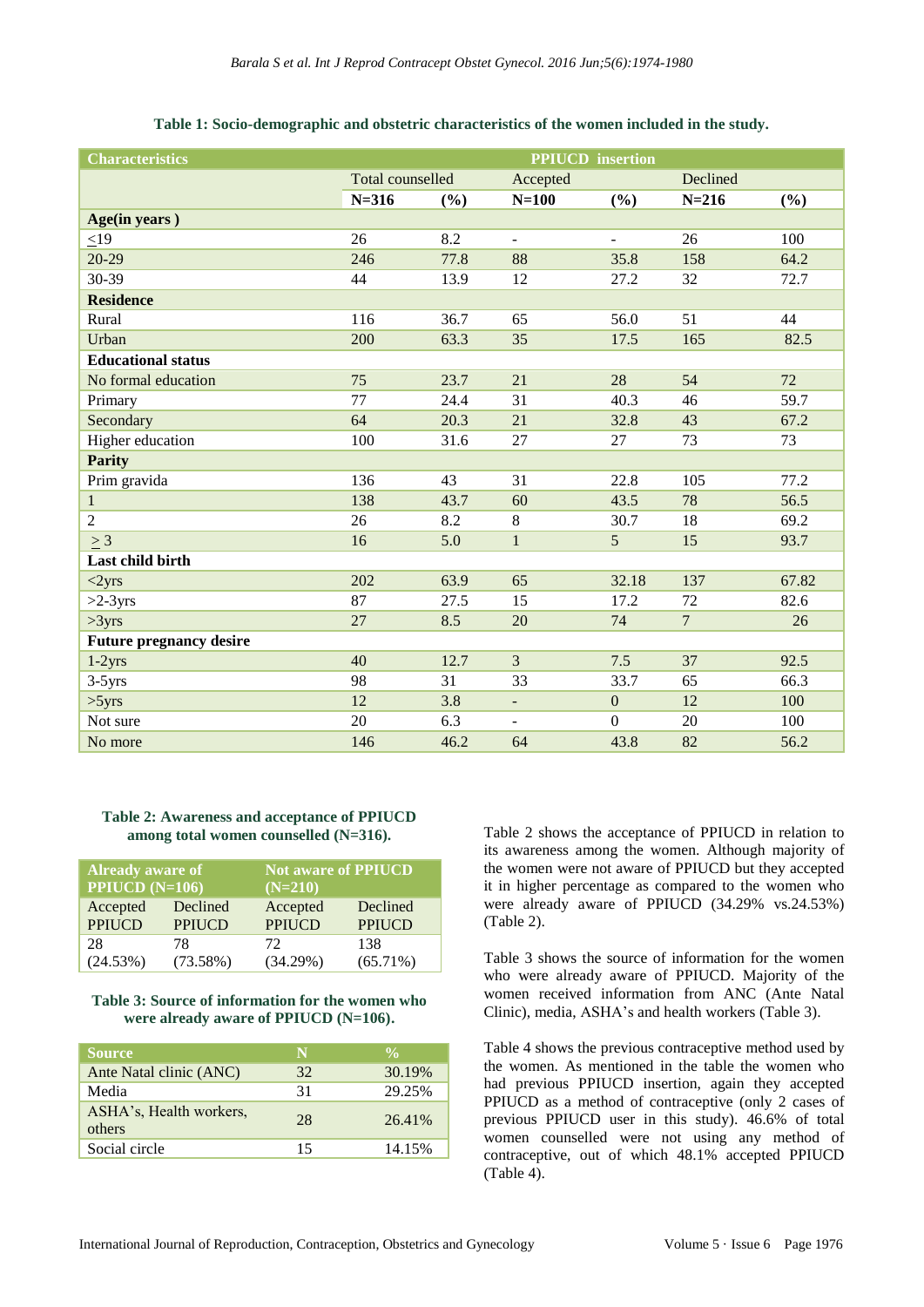#### **Table 4: Previous contraceptive method used by the women.**

| <b>PPIUCD</b> insertion |                     |          |                |          |                |      |  |
|-------------------------|---------------------|----------|----------------|----------|----------------|------|--|
| Method<br>used          | Total<br>counselled |          | Accepted       |          | Declined       |      |  |
|                         | $N = 316$           | %        | $N = 100$      | %        | $N = 216$      | %    |  |
| $OCPs^a$                | 8                   | 2.4      | 6              | 75       | $\overline{c}$ | 25   |  |
| Male<br>condoms         | 33                  | 9.7      | 4              | 12.1     | 29             | 87.9 |  |
| Natural<br>method       | 22                  | 6.5      | $\overline{c}$ | 9.1      | 20             | 91   |  |
| Calendar<br>method      | 86                  | 25.4     | 10             | 11.6     | 76             | 88.4 |  |
| Interval<br><b>IUCD</b> | 30                  | 8.8      |                | $\theta$ | 30             | 100  |  |
| PPIUCD                  | 2                   | 0.6      | 2              | 100      | $\theta$       | 0    |  |
| DMPA <sup>b</sup>       | $\Omega$            | $\theta$ |                | -        | -              | -    |  |
| Never<br>used           | 158                 | 46.6     | 76             | 48.1     | 82             | 52   |  |

The percentages are more than 100% as there were multiple responses; a=OCPs=Oral contraceptive pills; b=DMPA= Depot Med Roxy Progesterone Acetate.

#### **Table 5: Reasons for acceptance of PPIUCD among women (N=100).**

| <b>Reason</b>                       | $N=100$ | $\frac{0}{0}$ |
|-------------------------------------|---------|---------------|
| Long term                           | 61      | 61            |
| Safe                                | 19      | 19            |
| Fewer clinic visits                 | 36      | 36            |
| Non-hormonal                        | 3       | 3             |
| No remembrance once inserted        | 20      | 20            |
| Reversible                          | 35      | 35            |
| No interference with breast feeding |         |               |

The percentages are more than 100% as there were multiple responses.

#### **Table 6: Reasons for refusing PPIUCD among women (N=216).**

| <b>Reason</b>                                   | $N = 216$             | $\frac{1}{2}$ |
|-------------------------------------------------|-----------------------|---------------|
| Prefer to use another method                    | 15                    | 6.9           |
| Satisfied with previous contraceptive<br>method | 15                    | 6.9           |
| Fear of pain and heavy bleeding                 | 60                    | 27.8          |
| Partner and family refusal                      | 61                    | 28.2          |
| Myth of not getting pregnant early              | 54                    | 25            |
| Already convinced with interval<br><b>IUCD</b>  | 30                    | 13.9          |
| Myth of interference with sexual<br>intercourse | $\mathcal{D}_{\cdot}$ | 0.9           |
| Religious beliefs                               | 2                     | 0.9           |

The percentages are more than 100% as there were multiple responses.

Table 5 shows the various reasons for acceptance of PPIUCD among women. Majority of women (61%) accepted PPIUCD because of its long term effect as a contraceptive (Table 5).

#### **Table 7: Mode of follow up.**

| <b>Followed up</b> | $N=100$ |  |
|--------------------|---------|--|
| In OPD             |         |  |
| Over phone         |         |  |

Table 6 shows the reasons for refusing PPIUCD by women. Among the counselled women main reasons for its refusal were

- Partner and family refusal-28.2%.
- Fear of pain and heavy bleeding-27.8%.
- Myth of not getting pregnant (as earlier she did not conceive even when she was not using any contraceptive method)-25% (Table 6).

Table 7 shows the mode of follow up.

Out of the total 100 insertions, 74 were followed up in OPD and remaining 26 were followed up over phone (Table 7).

| <b>Side effects</b> | $N^a=16$              | $\sqrt[0]{\alpha}$          |
|---------------------|-----------------------|-----------------------------|
| Pain abdomen        | 3                     | 3                           |
| Bleeding Per Vagina |                       | 3                           |
| Expulsion           | $\mathcal{D}_{\cdot}$ | $\mathcal{D}_{\mathcal{L}}$ |
| Missing strings     |                       |                             |
| Pelvic infection    |                       |                             |
| Pregnancy           |                       |                             |
| Perforation         |                       |                             |

#### **Table 8: Side effects.**

a=Total no. of women with some side effects.

As shown in Table 8, Expulsion rate was only 2%. Vaginal bleeding and pain abdomen was complained by 3% of women each respectively. Missing strings was complained by 8% of women. There were no side effects in the remaining 84% of women. No case of pelvic infection, pregnancy or perforation was found during the followed up period. PPIUCD also had no effect on lactation (Table 8).

#### **Table 9: Reasons for removal.**

| <b>Reasons</b>                   | $N=6$ | $\frac{0}{0}$ |
|----------------------------------|-------|---------------|
| Bleeding Per Vagina              | 2     | 33.3          |
| Changes in menstrual cycle       |       |               |
| Pressure from family             |       | 16.7          |
| Pain abdomen                     | 3     | 50            |
| Don't want to continue           |       |               |
| Others(including string problem) |       |               |

According to Table 9, main reason for removal of Cu T during followed up period was pain abdomen-3 out of total 6 removal. Other reasons were vaginal bleeding-2 cases (Table 9).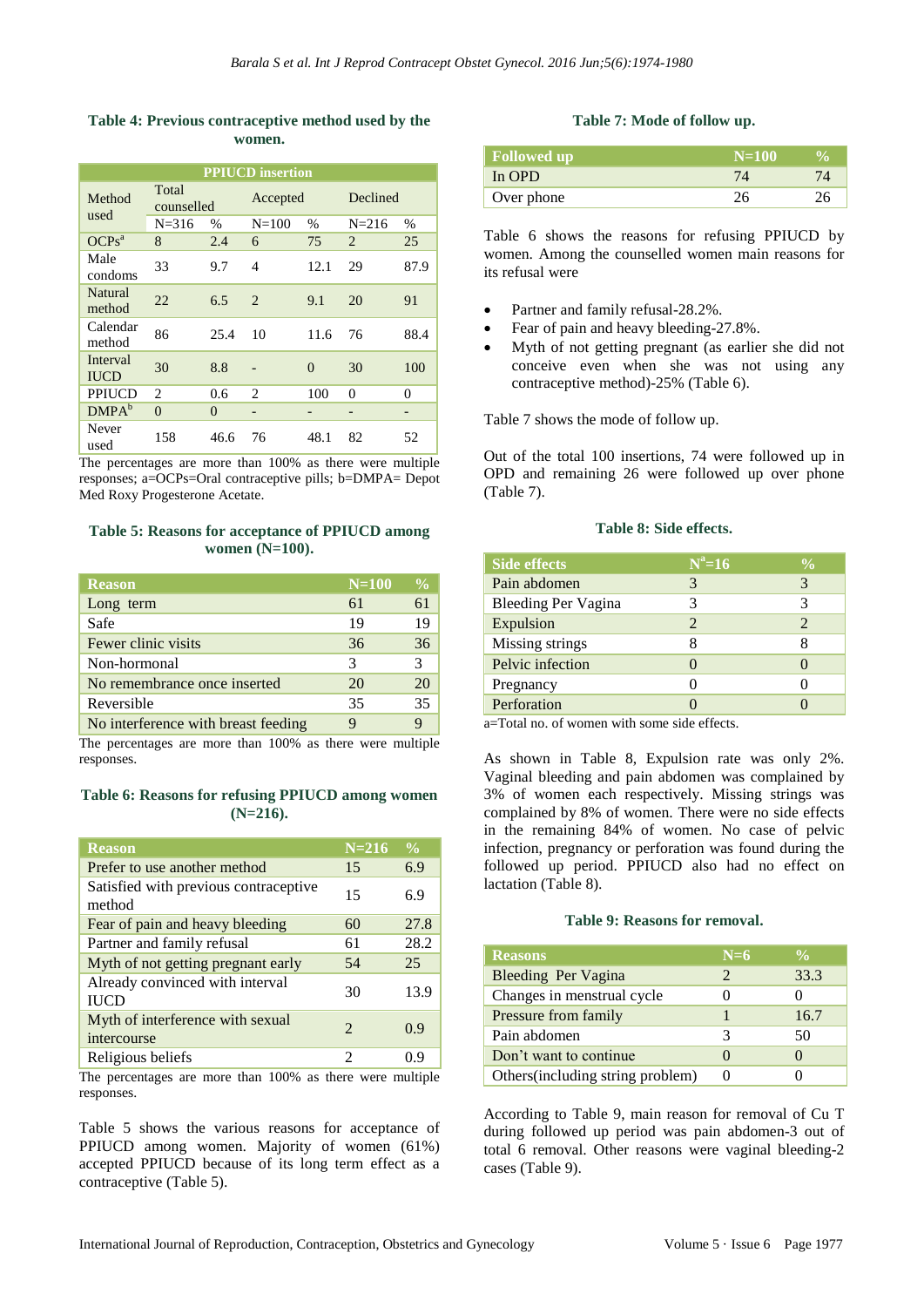| <b>Status</b>                    | <b>Insertion</b> |               | <b>Removal</b> |          | <b>Continuation</b> |          |
|----------------------------------|------------------|---------------|----------------|----------|---------------------|----------|
|                                  | $N = 100$        | $\%$          | $N=6$          | $\%$     | $N=92$              | $\%$     |
| Expulsion                        | $\mathfrak{D}$   | 2             |                |          |                     |          |
| <b>Bleeding</b><br>Per<br>Vagina | 3                | $\mathcal{E}$ | $2^{1}$        | 66.7     | $\blacksquare$ 1    | 33.3     |
| Pain<br>abdomen                  | 3                | 3             | 3              | 100      | 0                   | $\Omega$ |
| <b>String</b><br>problem         | 8                | 8             | $\Omega$       | $\Omega$ | 8                   | 100      |
| No side<br>effects               | 84               | 84            | 1              | 12       | 83                  | 98.8     |

**Table 10: Continuation rate.**

Table 10 and 11 shows the continuation rate in various groups. According to which, continuation rate was 98.8% in those women who were not having any complaints. Women with vaginal bleeding had 33.3% as the continuation rate. Overall continuation rate was 64.28% with the women having some complaints (Table 10 and 11).

**Table 11: Continuation rate in both groups of women having and not having complication in the study.**

| <b>Status</b>                                    |    | <b>No.</b> Removal       |         |     | <b>Continuation</b> |  |
|--------------------------------------------------|----|--------------------------|---------|-----|---------------------|--|
| Having<br>complications                          |    | $No. \%$                 |         | No. | $\%$                |  |
| Expulsion                                        | 2  |                          |         |     |                     |  |
| Bleeding, pain<br>abdomen and<br>strings problem | 14 | $\overline{\mathcal{L}}$ | 35.71 8 |     | 64.28               |  |
| No complications                                 | 84 |                          | 12      | 83  | 98.8                |  |

# **DISCUSSION**

In our study, majority of the women were in the age group 20-29 years (77.8%). Their mean age was 24.16 years (SD+2.16); the time for the settlement of both career and family so they accepted PPIUCD as an effective method of birth spacing. Mwinyi Ali RA found that mean age of PPIUCD acceptors was 27.6 years  $(SD+5.68).$ <sup>4</sup>

During this study, it is seen that the acceptance rate of PPIUCD was higher among the rural women (56%) as compared to urban women (17.5%). This is because the women of urban areas rely on other methods of contraception like OCPs, condoms, permanent sterilization. It was also cleared from the study that proper information and motivation lead to high acceptance of PPIUCD among rural woman. Katheit G et al found that the acceptance of PPIUCD was almost equal among rural (47.6%) and urban women  $(52.4\%)$ .<sup>5</sup>

Majority of the women (76.3%) in this study had at least primary level of education. Acceptance of PPIUCD was higher among women with primary and secondary education (40.3% and 32.8% respectively) than those with no formal education (28%). This finding confirms importance of education in deciding future pregnancy. Higher education women also had lower acceptance of PPIUCD as they have easy access to other methods of contraception like condoms, OCPs and permanent sterilization. This was similar to a study done in Egypt by Safwat et al. where women with no formal education had an acceptance of 9.4%, while those with formal education was  $19.4\%$ .<sup>6</sup>

In our study, majority of the women (43.5%) who accepted PPIUCD had 2 children as they want some long term or permanent method of contraception contrary to permanent sterilization. This was similar to the study done by Katheit G et al where they found 35.76% of the women were para-2 who accepted PPIUCD.<sup>5</sup> Grand multiparous women had lower acceptance of PPIUCD in our study because they wanted permanent sterilization.

The duration since last child birth was significantly associated with acceptance of PPIUCD. About 65% of the PPIUCD acceptors had their last child birth less than 2 years back. Women on first delivery and with short birth interval felt the necessity of a long acting and reliable method of contraception. In a report released by WHO in 2006, better family planning and birth spacing services resulted in better maternal and neonatal outcome. When promoted in countries with high birth rates, 32% of all maternal deaths and over 1 million deaths of children under 5 could be prevented. Health timing and spacing of pregnancies have a positive effect on maternal health and newborn outcomes. $\frac{7}{1}$  This was similar to the study done by Mishra S, Balangir, Odisha, India where he found 74% of the PPIUCD acceptors had their last child birth less than 2 years back.<sup>8</sup>

Majority (64%) of the women who were inserted with the PPIUCD wanted to limit their pregnancies. The PPIUCD is especially a boon to the women who do not want any more children (as a method of permanent contraception or for those who want to delay sterilization until they are sure). 33.7% of the women who were inserted with PPIUCD had their future pregnancy desire in 3-5 years. This was due to its long acting and reversible method. This was similar to the study done by Ali RA where 37.3% of the PPIUCD acceptors had their future pregnancy desire in 3-5 years.<sup>4</sup>

During the study it was found that 33.54% (106) of the women were aware of PPIUCD, while the rest 66.46% (210) were not aware. Among the women who knew about PPIUCD, majority of them expressed their concern about the side effects like pain, heavy bleeding, hinders during coitus as well as the misconceptions like it affects lactation, get misplaced, non- reversible method as the reason for not accepting PPIUCD. During the study these misconceptions were cleared up and women were educated, counselled and motivated about PPIUCD insertions. The women who were not aware of PPIUCD were also counselled and came to the conclusion that inadequate knowledge of contraceptive method is a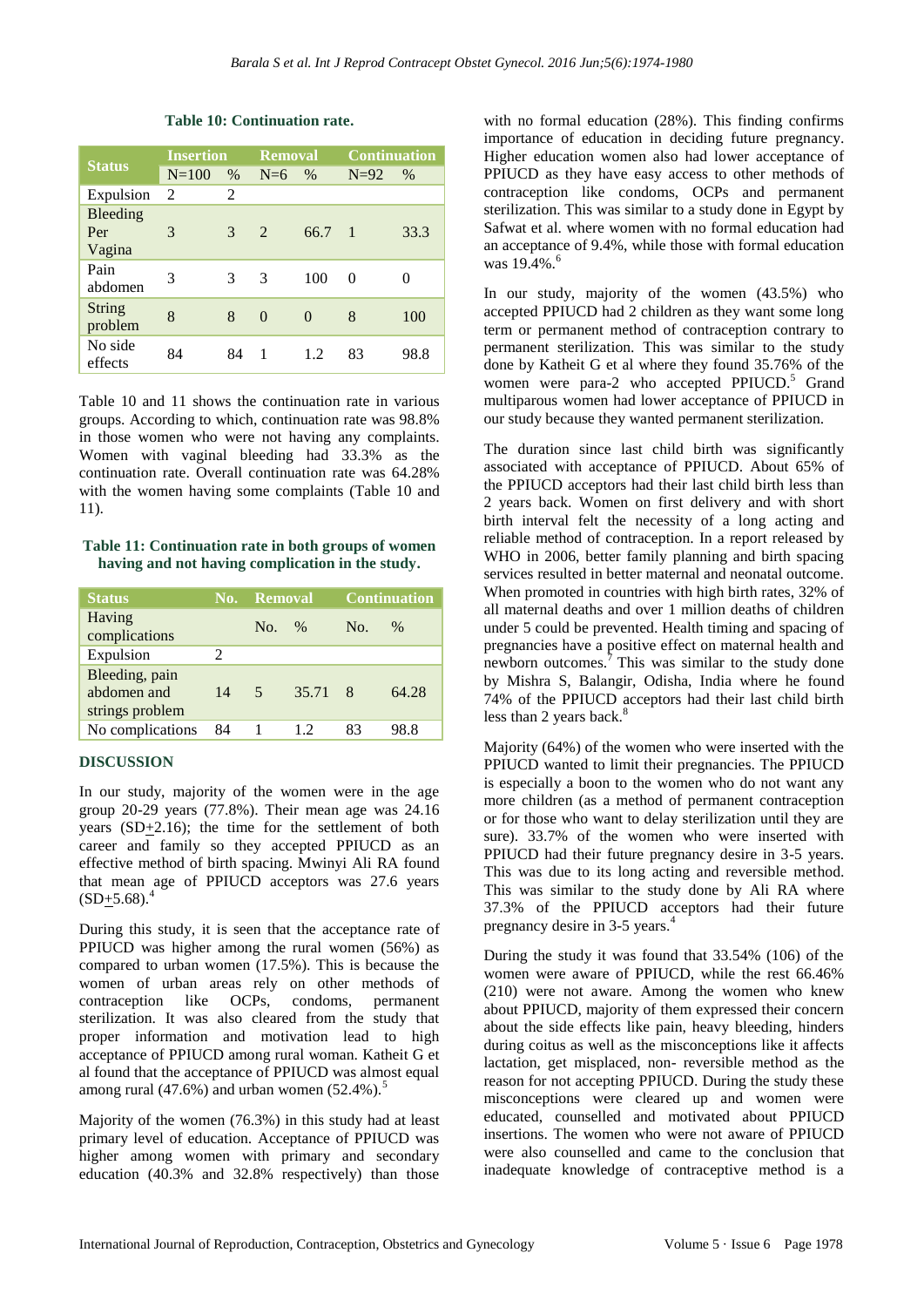reason for not accepting family planning. Thus emphasis should be given on communication and good counselling to the women giving correct information about availability, source, side effects, benefits of contraceptive method, which was done in our study and raised the acceptance of PPIUCD to 34.29% in that group. In the study done by Kumar et al, 53.5% of the women were heard about PPIUCD and 45.8% were not.<sup>9</sup>

Majority of the women (30.19%) got awareness during their ANC visit in the hospital. 29.25% got awareness through media like advertisement about PPIUCD on television, radio, newspapers, posters at roadsides, in hospitals, street plays in villages. 26.41% got knowledge from ASHA's, health workers, others and remaining 14.15% got awareness from their social circle. Mass media plays an important role in promotion and acceptability of contraception. The need to advertise through media is to be enhanced as 23.7% of the women counselled were illiterate. The health personnel especially Multi-Purpose Health Workers-Female (MPHW-F) and ASHA workers who closely monitor health parameters and also a part of community should discuss the need of contraception especially spacing methods like PPIUCD to bridge the gap between knowledge and practice of contraception. In a study done by Mwinyi Ali RA 75% of the women had awareness from ANC clinic and 10.4% from the social circle.<sup>4</sup>

In our study, out of the total women counselled, 158 (46.6%) had used at least one method of contraception. The most common method of contraception used previously by women was calendar method (25.4%). PPIUCD was among one of the least used method (0.6%) and 46.6% of women had never used any contraception. Acceptance rate was 100% in the women who previously used PPIUCD as they were very much satisfied by it and had not any side effects. Those women who were not using any contraceptive, when they were counselled about the benefits of PPIUCD, 76(48.1%) accepted it. Thus proper counselling has a very much impact on acceptance of PPIUCD. Similar results were obtained in the study done by Mwinyi Ali RA where 32.5% of the total women interviewed were not using any contraceptive and through proper counselling the acceptance rate was increased to 24.5% among these women.<sup>4</sup>

In our study, 61% of the women accepted PPIUCD due to its long term effect, 36% due to fewer clinic visits and 35% due to its reversibility. This shows that postpartum women need a contraceptive method which is long acting, convenient and reversible. Similar results were obtained in the study done by Mwinyi Ali RA, where 55% of the women accepted PPIUCD due to its long term  $effect$ <sup>4</sup>

A significant number of women (28.2%) declined PPIUCD because of partner and family refusal. This reveals the importance of partner involvement during counselling and decision making. Many studies have

shown that when the partner is involved in contraceptive counselling and decision making, the acceptance and continuation rates were higher. Unfortunately in our setup women who visit the antenatal clinic are usually not accompanied by their partners and therefore couple counseling is lost during this period. Furthermore, during the short postpartum period, partners usually come in contact with their spouses during discharge which is not appropriate for counselling. If the partners fail to agree on the method, or do not know how to use it well, even highly effective method will not be used well. Therefore, this is a good reason for including both partners when helping a couple to choose a contraceptive method which will also increase the compliance. In the Africa postpartum study done by FHI, husbands' desires for IUCD removals was a significant reason for removal, emphasizing the importance of involving the husband in prenatal counselling.<sup>10</sup> Similar results were obtained in the study done by Mishra S, Bolangir, Odisha, India where one of the main reason for refusal of PPIUCD was partner and family refusal (50.28%).<sup>8</sup>

During the follow up period, 3% of the women inserted with PPIUCD complained of pain abdomen and vaginal bleeding each. 2 out of 3 women with vaginal bleeding insisted on removal. Thus the removal rate was 66.67% among these women and 33.3% (2 out of total 6 removal) among the total PPIUCD removal. All the women with pain abdomen insisted on removal so the removal rate was 100% in that group and 50% (3 out of total 6 removal) among the total PPIUCD removal. 8% of the women had missing strings during first follow up at 6 weeks. Ultrasound was done in these women and confirmed that the IUCD were in situ. None of them insisted on removal as they were reassured, which speaks of the importance of positive attitude. Only 1 women insisted on removal due to pressure from her husband and family, which speaks of the importance of involving husband in counselling. There were no serious complications like perforation, pelvic infection in this study. Also there were no cases of pregnancy with the IUCD in situ during the follow up period up to 6 months. This is in accordance with the study of El Shafei MM et al, Ricalde et al, and Mishra S, where no perforations were observed in PPIUCD. $8,11,12$  In the study done by Mishra S, Bolangir, Odisha, India removal rate was 32.56% among the total PPIUCD insertions.<sup>8</sup>

In my study, the expulsion rate of PPIUCD at 6 weeks follow up was 2%. In the study done by Mishra S, Bolangir, Odisha, India expulsion rate was 8.29% at 4 weeks follow up.<sup>8</sup> In a multi country study done in Belgium, Chile and Philippines the expulsion rate at 1 month ranges from  $4.6\text{ to }16\%$ .<sup>13</sup> Expulsion rate of PPIUCD in a study done in China by Chi et al in 1994 was  $9.5 - 12.5\%$ .<sup>14</sup> Thus in my study expulsion rate was very low as compared to other studies done globally. The continuation rate in women having some side effects, in my study was low and in the acceptable range-64.28% and the continuation rate in the women having no side effects was 98.8%.It speaks of the importance and